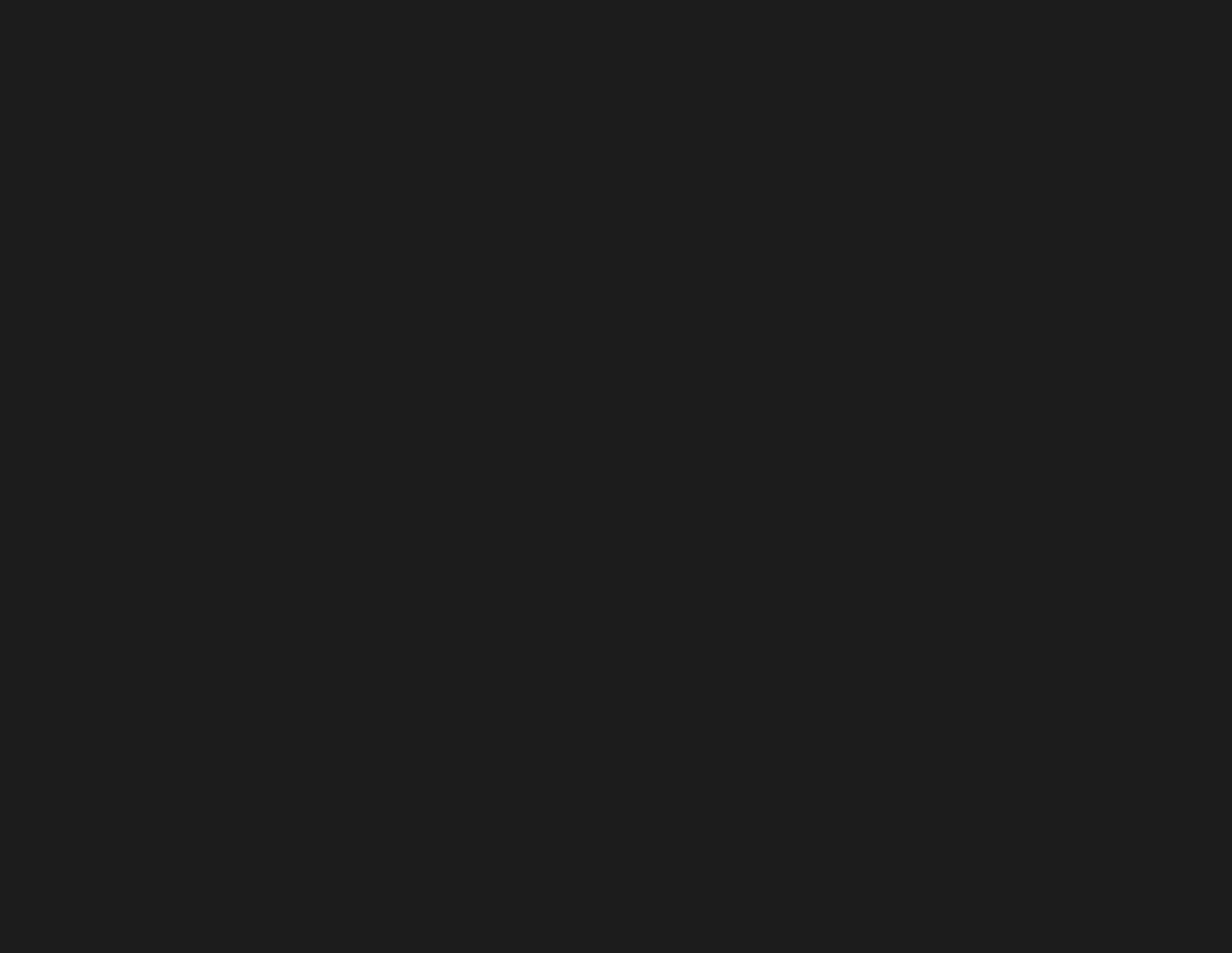|                                    |                 |                | <b>TREAD PATTERN</b> |          |         | <b>ACTUAL TIRE DIMENSIONS</b>    |               |                   |               |                                    |               |                   | LOAD CAPACITY (kg) <sup>2</sup> |                                             |     |     |                                |                    |
|------------------------------------|-----------------|----------------|----------------------|----------|---------|----------------------------------|---------------|-------------------|---------------|------------------------------------|---------------|-------------------|---------------------------------|---------------------------------------------|-----|-----|--------------------------------|--------------------|
|                                    |                 |                |                      | Overall  | Overall | Replacement                      |               |                   |               | <b>Counterbalanced lift trucks</b> |               |                   |                                 | Other vehicles <sup>3</sup>                 |     |     |                                |                    |
| <b>TIRE SIZE<sup>1</sup></b>       | <b>BRAND</b>    | Traction       | Smooth               | diameter | width   | overall<br>diameter <sup>5</sup> |               | Up to 10 km/h     |               | Up to 16 km/h                      | Up to 25 km/h |                   |                                 |                                             |     |     | RO/RO<br>Trailers <sup>4</sup> | Static<br>$0$ km/h |
|                                    | <b>SOLIDEAL</b> |                |                      | (mm)     | (mm)    | (mm)                             | Load<br>wheel | Steering<br>wheel | Load<br>wheel | Steering<br>wheel                  | Load<br>wheel | Steering<br>wheel | 6 km/h                          | $10 \text{ km/h}$ 16 km/h $25 \text{ km/h}$ |     |     |                                |                    |
| $5"$                               |                 |                |                      |          |         |                                  |               |                   |               |                                    |               |                   |                                 |                                             |     |     |                                |                    |
| 9x5x5                              | PON 555 Magnum  |                | $\blacksquare$       | 229      | 127     | 199,5                            | 960           | 790               | 855           | 715                                | 695           | 570               | 960                             | 790                                         | 680 | 515 | 1030                           | 1450               |
| 61/4"                              |                 |                |                      |          |         |                                  |               |                   |               |                                    |               |                   |                                 |                                             |     |     |                                |                    |
| $10 \times 4 \times 6$ 1/4         | PON 555 Magnum  |                | $\blacksquare$       | 252,1    | 102     | 225,4                            | 780           | 640               | 700           | 590                                | 565           | 465               | 780                             | 640                                         | 560 | 420 | 840                            | 1185               |
| $10 \times 5 \times 6$ 1/4         | PON 555 Magnum  |                | $\blacksquare$       | 254      | 127     | 226.7                            | 1030          | 840               | 915           | 770                                | 745           | 610               | 1030                            | 840                                         | 730 | 550 | 1100                           | 1550               |
| 6 1/2"                             |                 |                |                      |          |         |                                  |               |                   |               |                                    |               |                   |                                 |                                             |     |     |                                |                    |
| $10 \times 4 \times 6$ 1/2         | <b>PON 775</b>  |                | $\blacksquare$       | 254      | 102     | 224,0                            | 780           | 640               | 695           | 585                                | 565           | 465               | 780                             | 640                                         | 555 | 415 | 780                            | 1175               |
| $10 \times 4 \times 6$ 1/2         | PON 555 Magnum  |                | $\blacksquare$       | 254      | 102     | 228,7                            | 780           | 640               | 695           | 585                                | 565           | 465               | 780                             | 640                                         | 555 | 415 | 780                            | 1175               |
| $10 \times 43/4 \times 61/2$       | PON 555 Magnum  |                | $\blacksquare$       | 254      | 120,65  | 228,7                            | 950           | 780               | 845           | 710                                | 690           | 565               | 950                             | 780                                         | 675 | 510 | 1015                           | 1430               |
| $10 \times 4$ 15/16 $\times$ 6 1/2 | PON 555 Magnum  |                | $\blacksquare$       | 257      | 125     | 230,7                            | 1010          | 830               | 905           | 760                                | 735           | 605               | 1085                            | 795                                         | 725 | 545 | 1085                           | 1530               |
| $10 \times 5 \times 6$ 1/2         | <b>PON 775</b>  |                | $\blacksquare$       | 254      | 127     | 224,0                            | 1010          | 830               | 905           | 760                                | 735           | 605               | 1010                            | 830                                         | 725 | 545 | 1010                           | 1530               |
| $10 \times 5 \times 6$ 1/2         | PON 550 Magnum  | $\blacksquare$ |                      | 255.5    | 127     | 229,7                            | 1010          | 830               | 905           | 760                                | 735           | 605               | 1010                            | 830                                         | 725 | 545 | 1010                           | 1530               |
| $10 \times 5 \times 6$ 1/2         | PON 550 Magnum  |                | $\blacksquare$       | 254      | 127     | 228,7                            | 1010          | 830               | 905           | 760                                | 735           | 605               | 1010                            | 830                                         | 725 | 545 | 1010                           | 1530               |
| $10 \times 5 \times 6$ 1/2         | <b>ECOMATIC</b> |                | $\blacksquare$       | 254      | 127     | 228,7                            | 1010          | 830               | 905           | 760                                | 735           | 605               | 1010                            | 830                                         | 725 | 545 | 1010                           | 1530               |
| $101/2 \times 5 \times 61/2$       | <b>PON 775</b>  |                | $\blacksquare$       | 267      | 127     | 232,0                            | 1070          | 880               | 960           | 810                                | 780           | 640               | 1070                            | 880                                         | 770 | 575 | 1070                           | 1625               |
| $101/2 \times 5 \times 61/2$       | PON 555 Magnum  |                | $\blacksquare$       | 267      | 127     | 237.4                            | 1070          | 880               | 960           | 810                                | 780           | 640               | 1070                            | 880                                         | 770 | 575 | 1070                           | 1625               |
| $101/2 \times 6 \times 61/2$       | PON 555 Magnum  |                | $\blacksquare$       | 267      | 152     | 237,4                            | 1340          | 1100              | 1190          | 1000                               | 970           | 795               | 1340                            | 1100                                        | 950 | 715 | 1430                           | 2015               |
| 8"                                 |                 |                |                      |          |         |                                  |               |                   |               |                                    |               |                   |                                 |                                             |     |     |                                |                    |
| $12 \times 4 \times 8$             | PON 555 Magnum  |                | $\blacksquare$       | 305      | 102     | 275,4                            | 905           | 745               | 810           | 680                                | 660           | 540               | 905                             | 745                                         | 905 | 485 | 970                            | 1365               |
| $12 \times 41/2 \times 8$          | <b>PON 775</b>  |                | $\blacksquare$       | 305      | 114     | 270.0                            | 1040          | 855               | 930           | 780                                | 755           | 620               | 1040                            | 855                                         | 745 | 560 | 1040                           | 1575               |
| $12 \times 41/2 \times 8$          | PON 555 Magnum  |                | $\blacksquare$       | 305      | 114     | 275,4                            | 1040          | 855               | 930           | 780                                | 755           | 620               | 1040                            | 855                                         | 745 | 560 | 1040                           | 1575               |
| $12 \times 5 \times 8$             | PON 555 Magnum  |                | $\blacksquare$       | 305      | 127     | 275,4                            | 1190          | 980               | 1065          | 890                                | 865           | 710               | 1190                            | 980                                         | 850 | 635 | 1275                           | 1795               |
| $12 \times 51/2 \times 8$          | PON 555 Magnum  |                | $\blacksquare$       | 305      | 140     | 275,4                            | 1340          | 1100              | 1195          | 1005                               | 970           | 795               | 1340                            | 1100                                        | 955 | 715 | 1435                           | 2020               |
| $13 \times 41/2 \times 8$          | PON 555 Magnum  |                | $\blacksquare$       | 330      | 114     | 292,1                            | 1120          | 920               | 1000          | 840                                | 815           | 670               | 1120                            | 920                                         | 800 | 600 | 1195                           | 1685               |
| $131/2 \times 41/2 \times 8$       | PON 555 Magnum  |                | $\blacksquare$       | 343      | 114     | 300,7                            | 1150          | 940               | 1025          | 860                                | 835           | 685               | 1150                            | 940                                         | 820 | 615 | 1225                           | 1730               |

#### **TREAD PATTERNS**







**PON 775 SMOOTH MAGNUM TRACTION AND SMOOTH ECOMATIC TRACTION AND SMOOTH**

Blue sections represent hub size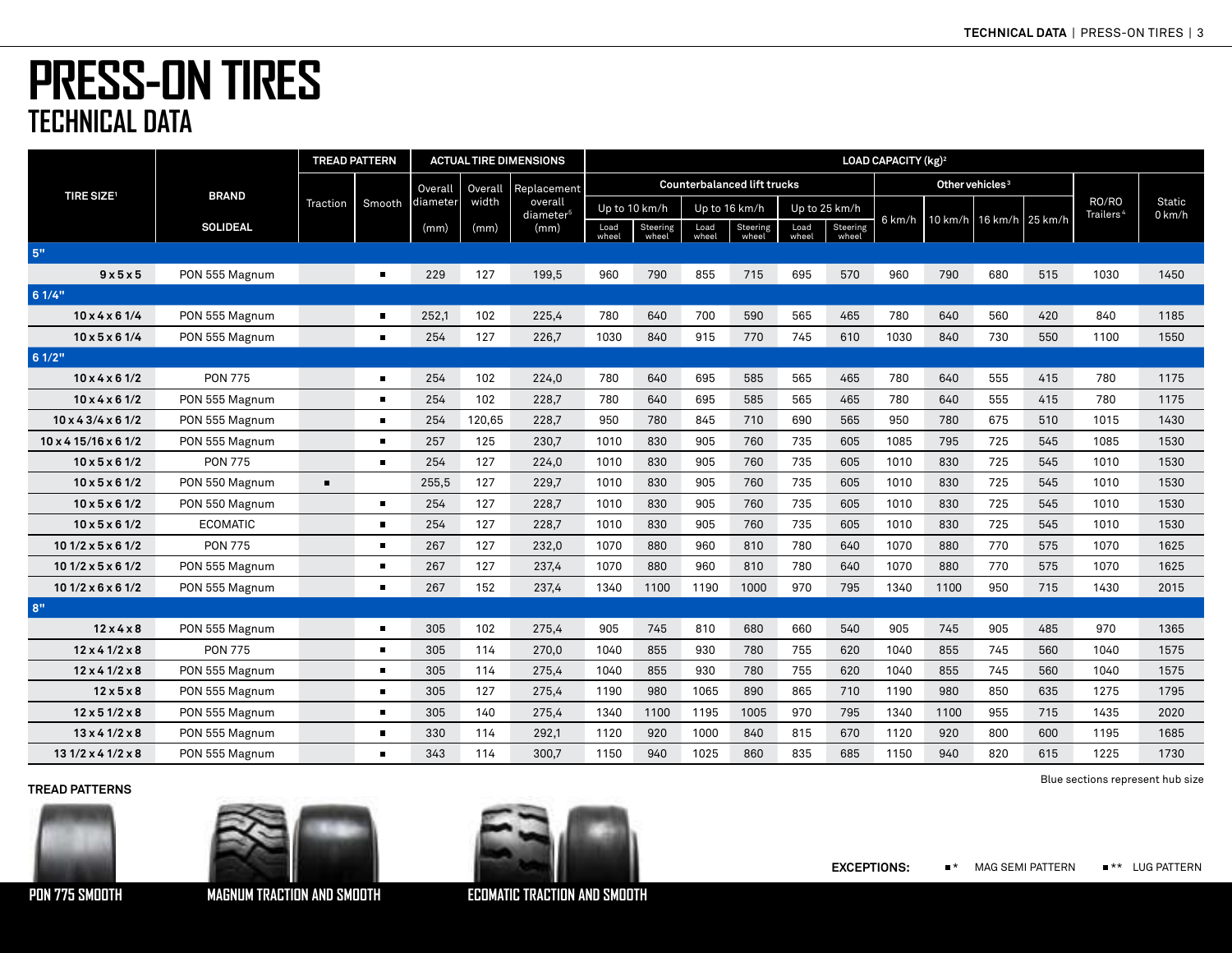|                               |                 |                | <b>TREAD PATTERN</b> |          |         | <b>ACTUAL TIRE DIMENSIONS</b>    |               |                   |               |                                    |               |                   | LOAD CAPACITY (kg) <sup>2</sup> |                             |                 |      |                                |                    |
|-------------------------------|-----------------|----------------|----------------------|----------|---------|----------------------------------|---------------|-------------------|---------------|------------------------------------|---------------|-------------------|---------------------------------|-----------------------------|-----------------|------|--------------------------------|--------------------|
|                               |                 |                |                      | Overall  | Overall | Replacement                      |               |                   |               | <b>Counterbalanced lift trucks</b> |               |                   |                                 | Other vehicles <sup>3</sup> |                 |      |                                |                    |
| <b>TIRE SIZE<sup>1</sup></b>  | <b>BRAND</b>    | Traction       | Smooth               | diameter | width   | overall<br>diameter <sup>5</sup> |               | Up to 10 km/h     | Up to 16 km/h |                                    |               | Up to 25 km/h     |                                 |                             |                 |      | RO/RO<br>Trailers <sup>4</sup> | Static<br>$0$ km/h |
|                               | <b>SOLIDEAL</b> |                |                      | (mm)     | (mm)    | (mm)                             | Load<br>wheel | Steering<br>wheel | Load<br>wheel | Steering<br>wheel                  | Load<br>wheel | Steering<br>wheel | 6 km/h                          | 10 km/h                     | 16 km/h 25 km/h |      |                                |                    |
| $131/2 \times 51/2 \times 8$  | <b>PON 775</b>  |                | $\blacksquare$       | 344      | 140     | 296,0                            | 1510          | 1240              | 1345          | 1130                               | 1095          | 895               | 1510                            | 1240                        | 1080            | 810  | 1510                           | 2280               |
| $131/2 \times 51/2 \times 8$  | PON 550 Magnum  | $\blacksquare$ |                      | 346,7    | 140     | 303,2                            | 1510          | 1240              | 1345          | 1130                               | 1095          | 895               | 1510                            | 1240                        | 1080            | 810  | 1510                           | 2280               |
| $131/2 \times 51/2 \times 8$  | PON 555 Magnum  |                | п                    | 343      | 140     | 300,7                            | 1510          | 1240              | 1345          | 1130                               | 1095          | 895               | 1510                            | 1240                        | 1080            | 810  | 1510                           | 2280               |
| $14 \times 41/2 \times 8$     | <b>PON 775</b>  |                | $\blacksquare$       | 357      | 114     | 305.0                            | 1170          | 960               | 1045          | 875                                | 850           | 695               | 1170                            | 960                         | 830             | 625  | 1165                           | 1760               |
| $14 \times 41/2 \times 8$     | PON 550 Magnum  | $\blacksquare$ |                      | 360      | 114     | 312,1                            | 1170          | 960               | 1045          | 875                                | 850           | 695               | 1170                            | 960                         | 830             | 625  | 1165                           | 1760               |
| $14 \times 41/2 \times 8$     | PON 555 Magnum  |                | $\blacksquare$       | 356      | 114     | 309,4                            | 1170          | 960               | 1045          | 875                                | 850           | 695               | 1170                            | 960                         | 830             | 625  | 1165                           | 1760               |
| $14 \times 41/2 \times 8$     | <b>ECOMATIC</b> |                | $\blacksquare$       | 356      | 114     | 309,4                            | 1170          | 960               | 1045          | 875                                | 850           | 695               | 1170                            | 960                         | 830             | 625  | 1165                           | 1760               |
| $14 \times 41/2 \times 8$     | <b>ECOMATIC</b> | $\blacksquare$ |                      | 356      | 114     | 309,4                            | 1170          | 960               | 1045          | 875                                | 850           | 695               | 1170                            | 960                         | 830             | 625  | 1165                           | 1760               |
| 10"                           |                 |                |                      |          |         |                                  |               |                   |               |                                    |               |                   |                                 |                             |                 |      |                                |                    |
| $14 \times 5 \times 10$       | <b>PON 775</b>  |                | $\blacksquare$       | 357      | 127     | 321,0                            | 1335          | 1095              | 1195          | 1000                               | 970           | 795               | 1335                            | 1095                        | 955             | 715  | 1335                           | 2020               |
| $14 \times 5 \times 10$       | PON 550 Magnum  | п              |                      | 358      | 127     | 327,7                            | 1335          | 1095              | 1195          | 1000                               | 970           | 795               | 1335                            | 1095                        | 955             | 715  | 1335                           | 2020               |
| $14 \times 5 \times 10$       | PON 555 Magnum  |                | $\blacksquare$       | 356      | 127     | 326,4                            | 1335          | 1095              | 1195          | 1000                               | 970           | 795               | 1335                            | 1095                        | 955             | 715  | 1335                           | 2020               |
| $151/2 \times 5 \times 10$    | PON 550 Magnum  | $\blacksquare$ |                      | 396,4    | 127     | 353,3                            | 1470          | 1210              | 1315          | 1100                               | 1070          | 875               | 1470                            | 1210                        | 1050            | 790  | 1580                           | 2225               |
| $151/2 \times 6 \times 10$    | PON 555 Magnum  |                | $\blacksquare$       | 396,4    | 152     | 353,3                            | 1870          | 1530              | 1665          | 1400                               | 1355          | 1110              | 1870                            | 1530                        | 1330            | 940  | 2010                           | 2830               |
| 101/2"                        |                 |                |                      |          |         |                                  |               |                   |               |                                    |               |                   |                                 |                             |                 |      |                                |                    |
| $16 \times 5 \times 101/2$    | <b>PON 775</b>  |                | $\blacksquare$       | 406      | 127     | 359,0                            | 1510          | 1240              | 1345          | 1130                               | 1095          | 895               | 1510                            | 1240                        | 1080            | 805  | 1510                           | 2275               |
| $16 \times 5 \times 101/2$    | PON 550 Magnum  | $\blacksquare$ |                      | 410,5    | 127     | 367,0                            | 1510          | 1240              | 1345          | 1130                               | 1095          | 895               | 1510                            | 1240                        | 1080            | 805  | 1510                           | 2275               |
| $16 \times 5 \times 101/2$    | PON 555 Magnum  |                | $\blacksquare$       | 403      | 127     | 362,0                            | 1510          | 1240              | 1345          | 1130                               | 1095          | 895               | 1510                            | 1240                        | 1080            | 805  | 1510                           | 2275               |
| $16 \times 5 \times 101/2$    | <b>ECOMATIC</b> |                | $\blacksquare$       | 403      | 127     | 362.0                            | 1510          | 1240              | 1345          | 1130                               | 1095          | 895               | 1510                            | 1240                        | 1080            | 805  | 1510                           | 2275               |
| $16 \times 5 \times 101/2$    | <b>ECOMATIC</b> | $\blacksquare$ |                      | 403      | 127     | 362,0                            | 1510          | 1240              | 1345          | 1130                               | 1095          | 895               | 1510                            | 1240                        | 1080            | 805  | 1510                           | 2275               |
| $16 \times 6 \times 101/2$    | <b>PON 775</b>  |                | $\blacksquare$       | 406      | 152     | 359,0                            | 1910          | 1570              | 1710          | 1435                               | 1390          | 1140              | 1910                            | 1570                        | 1360            | 1020 | 1910                           | 2875               |
| $16 \times 6 \times 101/2$    | PON 550 Magnum  | п.             |                      | 410,5    | 152     | 367,0                            | 1910          | 1570              | 1710          | 1435                               | 1390          | 1140              | 1910                            | 1570                        | 1360            | 1020 | 1910                           | 2875               |
| $16 \times 6 \times 101/2$    | PON 555 Magnum  |                | $\blacksquare$       | 403      | 152     | 362,0                            | 1910          | 1570              | 1710          | 1435                               | 1390          | 1140              | 1910                            | 1570                        | 1360            | 1020 | 1910                           | 2875               |
| $16 \times 6 \times 10$ $1/2$ | <b>ECOMATIC</b> |                | $\blacksquare$       | 403      | 152     | 362,0                            | 1910          | 1570              | 1710          | 1435                               | 1390          | 1140              | 1910                            | 1570                        | 1360            | 1020 | 1910                           | 2875               |
| $16 \times 6 \times 101/2$    | <b>ECOMATIC</b> | $\blacksquare$ |                      | 403      | 152     | 362,0                            | 1910          | 1570              | 1710          | 1435                               | 1390          | 1140              | 1910                            | 1570                        | 1360            | 1020 | 1910                           | 2875               |

**TREAD PATTERNS**







**PON 775 SMOOTH MAGNUM TRACTION AND SMOOTH ECOMATIC TRACTION AND SMOOTH**

Blue sections represent hub size

**EXCEPTIONS:** \* MAG SEMI PATTERN \*\* LUG PATTERN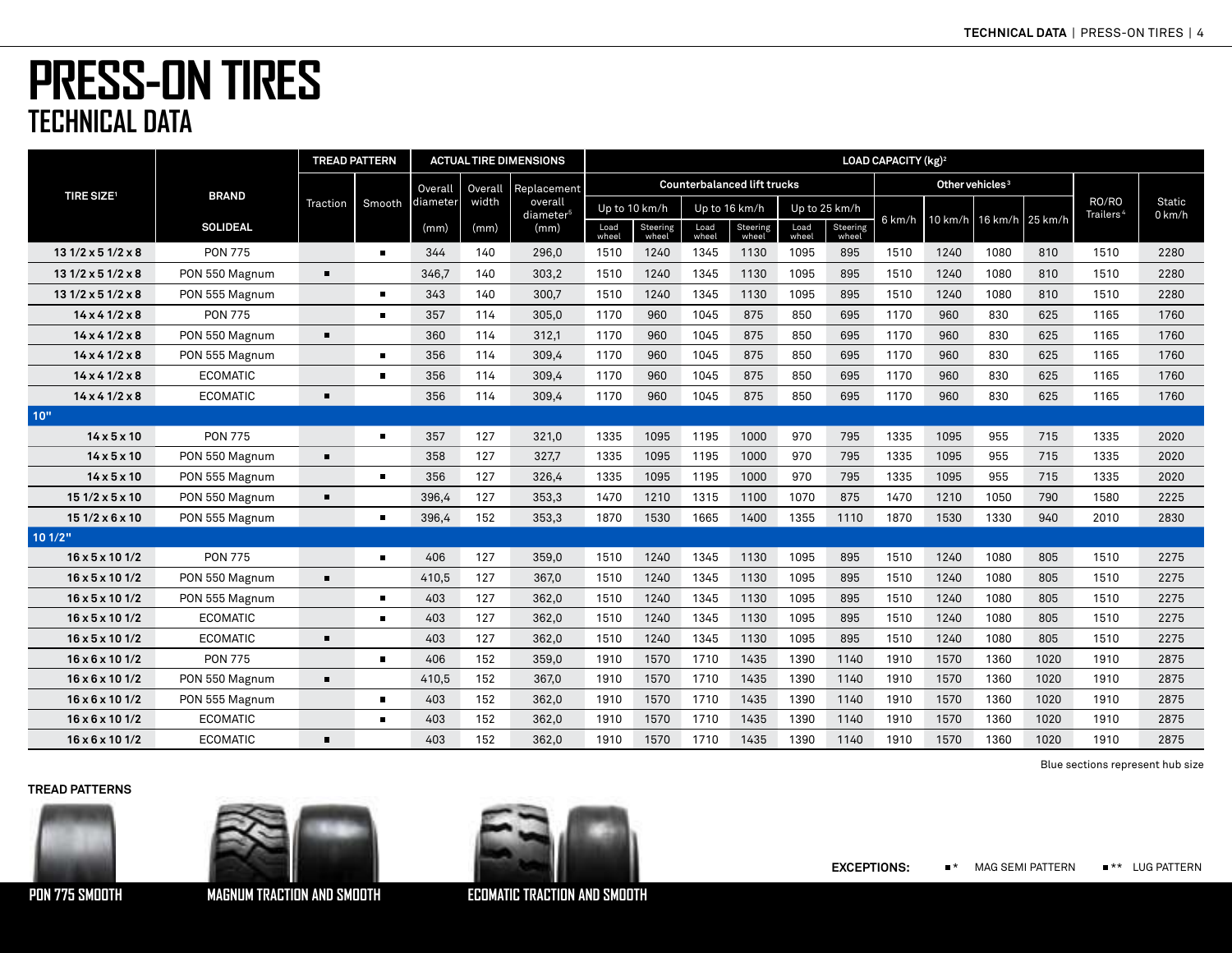|                              |                 |                        | <b>TREAD PATTERN</b> |          |         | <b>ACTUAL TIRE DIMENSIONS</b>    |               |                   |               |                                    |               |                   | LOAD CAPACITY (kg) <sup>2</sup> |                             |         |         |                                |                    |
|------------------------------|-----------------|------------------------|----------------------|----------|---------|----------------------------------|---------------|-------------------|---------------|------------------------------------|---------------|-------------------|---------------------------------|-----------------------------|---------|---------|--------------------------------|--------------------|
|                              |                 |                        |                      | Overall  | Overall | Replacement                      |               |                   |               | <b>Counterbalanced lift trucks</b> |               |                   |                                 | Other vehicles <sup>3</sup> |         |         |                                |                    |
| <b>TIRE SIZE<sup>1</sup></b> | <b>BRAND</b>    | Traction               | Smooth               | diameter | width   | overall<br>diameter <sup>5</sup> | Up to 10 km/h |                   |               | Up to 16 km/h                      | Up to 25 km/h |                   |                                 |                             |         |         | RO/RO<br>Trailers <sup>4</sup> | Static<br>$0$ km/h |
|                              | <b>SOLIDEAL</b> |                        |                      | (mm)     | (mm)    | (mm)                             | Load<br>wheel | Steering<br>wheel | Load<br>wheel | Steering<br>wheel                  | Load<br>wheel | Steering<br>wheel | 6 km/h                          | 10 km/h                     | 16 km/h | 25 km/h |                                |                    |
| $16 \times 7 \times 101/2$   | <b>PON 775</b>  |                        |                      | 406      | 178     | 359,0                            | 2325          | 1910              | 2070          | 1740                               | 1685          | 1380              | 2325                            | 1910                        | 1660    | 1245    | 2325                           | 3500               |
| $16 \times 7 \times 101/2$   | PON 550 Magnum  | $\blacksquare^{\star}$ |                      | 410,5    | 178     | 367,0                            | 2325          | 1910              | 2070          | 1740                               | 1685          | 1380              | 2325                            | 1910                        | 1660    | 1245    | 2325                           | 3500               |
| $16 \times 7 \times 101/2$   | PON 555 Magnum  |                        | п                    | 406      | 178     | 364,0                            | 2325          | 1910              | 2070          | 1740                               | 1685          | 1380              | 2325                            | 1910                        | 1660    | 1245    | 2325                           | 3500               |
| 111/4"                       |                 |                        |                      |          |         |                                  |               |                   |               |                                    |               |                   |                                 |                             |         |         |                                |                    |
| 15x4x111/4                   | PON 555 Magnum  |                        | П                    | 382      | 102     | 354,3                            | 1065          | 875               | 950           | 800                                | 775           | 635               | 1065                            | 875                         | 760     | 570     | 1140                           | 1605               |
| $15 \times 5 \times 111/4$   | <b>PON 775</b>  |                        | $\blacksquare$       | 381      | 127     | 348,0                            | 1390          | 1140              | 1240          | 1040                               | 1010          | 830               | 1390                            | 1140                        | 990     | 745     | 1390                           | 2100               |
| $15 \times 5 \times 111/4$   | PON 550 Magnum  | п                      |                      | 382,5    | 127     | 354,6                            | 1390          | 1140              | 1240          | 1040                               | 1010          | 830               | 1390                            | 1140                        | 990     | 745     | 1390                           | 2100               |
| $15 \times 5 \times 111/4$   | PON 555 Magnum  |                        | П                    | 381      | 127     | 353,6                            | 1390          | 1140              | 1240          | 1040                               | 1010          | 830               | 1390                            | 1140                        | 990     | 745     | 1390                           | 2100               |
| $15 \times 5 \times 111/4$   | <b>ECOMATIC</b> |                        | $\blacksquare$       | 381      | 127     | 353,6                            | 1390          | 1140              | 1240          | 1040                               | 1010          | 830               | 1390                            | 1140                        | 990     | 745     | 1390                           | 2100               |
| $15 \times 6 \times 111/4$   | PON 555 Magnum  |                        | $\blacksquare$       | 381      | 152     | 354                              | 1720          | 1410              | 1535          | 1290                               | 1250          | 1025              | 1840                            | 1350                        | 1225    | 920     | 1840                           | 2595               |
| 16 1/4 x 5 x 11 1/4          | <b>PON 775</b>  |                        | $\blacksquare$       | 381      | 152     | 353,6                            | 1715          | 1410              | 1530          | 1285                               | 1245          | 1020              | 1715                            | 1410                        | 1225    | 920     | 1840                           | 2595               |
| 16 1/4 x 5 x 11 1/4          | PON 550 Magnum  | п.                     |                      | 413      | 127     | 370,0                            | 1530          | 1250              | 1360          | 1145                               | 1105          | 905               | 1530                            | 1250                        | 1090    | 815     | 1530                           | 2300               |
| 16 1/4 x 5 x 11 1/4          | PON 555 Magnum  |                        | $\blacksquare$       | 415      | 127     | 376,3                            | 1530          | 1250              | 1360          | 1145                               | 1105          | 905               | 1530                            | 1250                        | 1090    | 815     | 1530                           | 2300               |
| 16 1/4 x 5 x 11 1/4          | <b>ECOMATIC</b> |                        | $\blacksquare$       | 410      | 127     | 372,9                            | 1530          | 1250              | 1360          | 1145                               | 1105          | 905               | 1530                            | 1250                        | 1090    | 815     | 1530                           | 2300               |
| 16 1/4 x 5 x 11 1/4          | <b>ECOMATIC</b> | $\blacksquare$         |                      | 410      | 127     | 372,9                            | 1530          | 1250              | 1360          | 1145                               | 1105          | 905               | 1530                            | 1250                        | 1090    | 815     | 1530                           | 2300               |
| 16 1/4 x 6 x 11 1/4          | <b>PON 775</b>  |                        | $\blacksquare$       | 413      | 152     | 370,0                            | 1920          | 1580              | 1715          | 1440                               | 1395          | 1140              | 1920                            | 1580                        | 1370    | 1025    | 1920                           | 2890               |
| 16 1/4 x 6 x 11 1/4          | PON 550 Magnum  | п                      |                      | 415      | 152     | 376,3                            | 1920          | 1580              | 1715          | 1440                               | 1395          | 1140              | 1920                            | 1580                        | 1370    | 1025    | 1920                           | 2890               |
| 16 1/4 x 6 x 11 1/4          | PON 555 Magnum  |                        | $\blacksquare$       | 410      | 152     | 372,9                            | 1920          | 1580              | 1715          | 1440                               | 1395          | 1140              | 1920                            | 1580                        | 1370    | 1025    | 1920                           | 2890               |
| 16 1/4 x 6 x 11 1/4          | <b>ECOMATIC</b> |                        | $\blacksquare$       | 410      | 152     | 372,9                            | 1920          | 1580              | 1715          | 1440                               | 1395          | 1140              | 1920                            | 1580                        | 1370    | 1025    | 1920                           | 2890               |
| 16 1/4 x 6 x 11 1/4          | <b>ECOMATIC</b> | п.                     |                      | 410      | 152     | 372,9                            | 1920          | 1580              | 1715          | 1440                               | 1395          | 1140              | 1920                            | 1580                        | 1370    | 1025    | 1920                           | 2890               |
| 16 1/4 x 7 x 11 1/4          | <b>PON 775</b>  |                        | $\blacksquare$       | 413      | 178     | 370,0                            | 2325          | 1900              | 2060          | 1735                               | 1680          | 1380              | 2325                            | 1900                        | 1650    | 1245    | 2325                           | 3500               |
| 16 1/4 x 7 x 11 1/4          | PON 550 Magnum  | $\blacksquare$         |                      | 415      | 178     | 376,3                            | 2325          | 1900              | 2060          | 1735                               | 1680          | 1380              | 2325                            | 1900                        | 1650    | 1245    | 2325                           | 3500               |
| 16 1/4 x 7 x 11 1/4          | PON 555 Magnum  |                        | п                    | 413      | 178     | 374,9                            | 2325          | 1900              | 2060          | 1735                               | 1680          | 1380              | 2325                            | 1900                        | 1650    | 1245    | 2325                           | 3500               |
| 16 1/4 x 8 x 11 1/4          | PON 555 Magnum  |                        | $\blacksquare$       | 413      | 203     | 374,9                            | 2710          | 2225              | 2420          | 2030                               | 1965          | 1615              | 2710                            | 2225                        | 1935    | 1450    | 2905                           | 4090               |

Blue sections represent hub size

#### **TREAD PATTERNS**





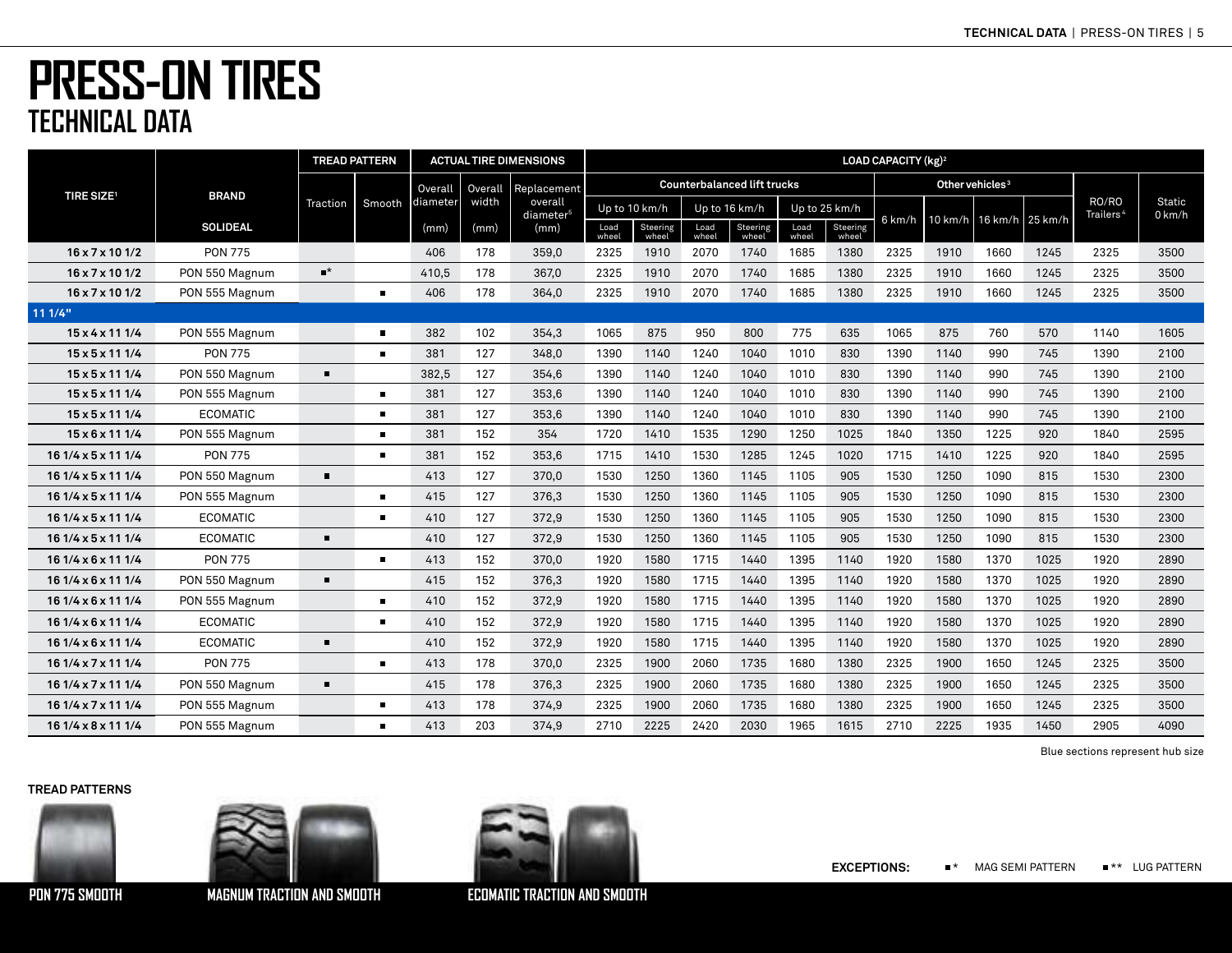|                              |                 | <b>TREAD PATTERN</b> |                |          |         | <b>ACTUAL TIRE DIMENSIONS</b>    |               |                   |               |                                    |               |                   | LOAD CAPACITY (kg) <sup>2</sup> |                             |                 |      |                                |                    |
|------------------------------|-----------------|----------------------|----------------|----------|---------|----------------------------------|---------------|-------------------|---------------|------------------------------------|---------------|-------------------|---------------------------------|-----------------------------|-----------------|------|--------------------------------|--------------------|
|                              |                 |                      |                | Overall  | Overall | Replacement                      |               |                   |               | <b>Counterbalanced lift trucks</b> |               |                   |                                 | Other vehicles <sup>3</sup> |                 |      |                                |                    |
| <b>TIRE SIZE<sup>1</sup></b> | <b>BRAND</b>    | Traction             | Smooth         | diameter | width   | overall<br>diameter <sup>5</sup> |               | Up to 10 km/h     |               | Up to 16 km/h                      |               | Up to 25 km/h     |                                 |                             |                 |      | RO/RO<br>Trailers <sup>4</sup> | Static<br>$0$ km/h |
|                              | <b>SOLIDEAL</b> |                      |                | (mm)     | (mm)    | (mm)                             | Load<br>wheel | Steering<br>wheel | Load<br>wheel | Steering<br>wheel                  | Load<br>wheel | Steering<br>wheel | 6 km/h                          | $10 \text{ km/h}$           | 16 km/h 25 km/h |      |                                |                    |
| 12 1/8"                      |                 |                      |                |          |         |                                  |               |                   |               |                                    |               |                   |                                 |                             |                 |      |                                |                    |
| $17 \times 5 \times 121$ /8  | PON 555 Magnum  |                      | п              | 432      | 127     | 395,0                            | 1570          | 1290              | 1400          | 1180                               | 1145          | 935               | 1570                            | 1290                        | 1120            | 845  | 1690                           | 2380               |
| $17 \times 6 \times 1211/8$  | PON 550 Magnum  | $\blacksquare$       |                | 432      | 152     | 395,0                            | 1980          | 1630              | 1770          | 1485                               | 1435          | 1180              | 1980                            | 1630                        | 1410            | 1065 | 2130                           | 3000               |
| $18 \times 5 \times 1211/8$  | PON 550 Magnum  | $\blacksquare$       |                | 461,5    | 127     | 414,7                            | 1640          | 1350              | 1470          | 1230                               | 1195          | 980               | 1640                            | 1350                        | 1170            | 880  | 1760                           | 2480               |
| $18 \times 5 \times 1211/8$  | PON 555 Magnum  |                      | $\blacksquare$ | 457      | 127     | 411,7                            | 1640          | 1350              | 1470          | 1230                               | 1195          | 980               | 1640                            | 1350                        | 1170            | 880  | 1760                           | 2480               |
| $18 \times 6 \times 1211/8$  | <b>PON 775</b>  |                      | $\blacksquare$ | 457      | 152     | 407,0                            | 2100          | 1720              | 1870          | 1575                               | 1525          | 1250              | 2100                            | 1720                        | 1500            | 1120 | 2090                           | 3155               |
| $18 \times 6 \times 1211/8$  | PON 550 Magnum  | $\blacksquare$       |                | 461,5    | 152     | 414,7                            | 2100          | 1720              | 1870          | 1575                               | 1525          | 1250              | 2100                            | 1720                        | 1500            | 1120 | 2090                           | 3155               |
| $18 \times 6 \times 121/8$   | PON 555 Magnum  |                      | $\blacksquare$ | 457      | 152     | 411,7                            | 2100          | 1720              | 1870          | 1575                               | 1525          | 1250              | 2100                            | 1720                        | 1500            | 1120 | 2090                           | 3155               |
| $18 \times 6 \times 1211/8$  | <b>ECOMATIC</b> |                      | $\blacksquare$ | 457      | 152     | 411,7                            | 2100          | 1720              | 1870          | 1575                               | 1525          | 1250              | 2100                            | 1720                        | 1500            | 1120 | 2090                           | 3155               |
| $18 \times 6 \times 1211/8$  | <b>ECOMATIC</b> | $\blacksquare$       |                | 457      | 152     | 411,7                            | 2100          | 1720              | 1870          | 1575                               | 1525          | 1250              | 2100                            | 1720                        | 1500            | 1120 | 2090                           | 3155               |
| $18 \times 7 \times 12$ 1/8  | <b>PON 775</b>  |                      |                | 457      | 178     | 407,0                            | 2550          | 2100              | 2280          | 1910                               | 1855          | 1520              | 2550                            | 2100                        | 1820            | 1370 | 2555                           | 3855               |
| 18 x 7 x 12 1/8              | PON 550 Magnum  | $\blacksquare$       |                | 461,5    | 178     | 414,7                            | 2550          | 2100              | 2280          | 1910                               | 1855          | 1520              | 2550                            | 2100                        | 1820            | 1370 | 2555                           | 3855               |
| $18 \times 7 \times 1211/8$  | PON 555 Magnum  |                      | $\blacksquare$ | 457      | 178     | 411,7                            | 2550          | 2100              | 2280          | 1910                               | 1855          | 1520              | 2550                            | 2100                        | 1820            | 1370 | 2555                           | 3855               |
| $18 \times 7 \times 12$ 1/8  | <b>ECOMATIC</b> |                      | $\blacksquare$ | 457      | 178     | 411,7                            | 2550          | 2100              | 2280          | 1910                               | 1855          | 1520              | 2550                            | 2100                        | 1820            | 1370 | 2555                           | 3855               |
| 18 x 7 x 12 1/8              | <b>ECOMATIC</b> | $\blacksquare$       |                | 457      | 178     | 411,7                            | 2550          | 2100              | 2280          | 1910                               | 1855          | 1520              | 2550                            | 2100                        | 1820            | 1370 | 2555                           | 3855               |
| $18 \times 8 \times 1211/8$  | <b>PON 775</b>  |                      | $\blacksquare$ | 457      | 203     | 407,0                            | 3000          | 2475              | 2680          | 2250                               | 2180          | 1790              | 3000                            | 2475                        | 2150            | 1605 | 3000                           | 4530               |
| $18 \times 8 \times 12$ 1/8  | PON 550 Magnum  | $\blacksquare$       |                | 461,5    | 203     | 414,7                            | 3000          | 2475              | 2680          | 2250                               | 2180          | 1790              | 3000                            | 2475                        | 2150            | 1605 | 3000                           | 4530               |
| $18 \times 8 \times 1211/8$  | PON 555 Magnum  |                      | $\blacksquare$ | 457      | 203     | 411,7                            | 3000          | 2475              | 2680          | 2250                               | 2180          | 1790              | 3000                            | 2475                        | 2150            | 1605 | 3000                           | 4530               |
| $18 \times 8 \times 1211/8$  | <b>ECOMATIC</b> |                      | $\blacksquare$ | 457      | 203     | 411.7                            | 3000          | 2475              | 2680          | 2250                               | 2180          | 1790              | 3000                            | 2475                        | 2150            | 1605 | 3000                           | 4530               |
| $18 \times 8 \times 1211/8$  | <b>ECOMATIC</b> | $\blacksquare$       |                | 457      | 203     | 411,7                            | 3000          | 2475              | 2680          | 2250                               | 2180          | 1790              | 3000                            | 2475                        | 2150            | 1605 | 3000                           | 4530               |
| $18 \times 9 \times 1211/8$  | PON 550 Magnum  | $\blacksquare$       |                | 461,5    | 229     | 414.7                            | 3450          | 2850              | 3090          | 2600                               | 2510          | 2060              | 3450                            | 2850                        | 2475            | 1855 | 3710                           | 5230               |
| $18 \times 9 \times 1211/8$  | PON 555 Magnum  |                      | $\blacksquare$ | 457      | 229     | 411.7                            | 3450          | 2850              | 3090          | 2600                               | 2510          | 2060              | 3450                            | 2850                        | 2475            | 1855 | 3710                           | 5230               |
| 15"                          |                 |                      |                |          |         |                                  |               |                   |               |                                    |               |                   |                                 |                             |                 |      |                                |                    |
| $21 \times 6 \times 15$      | PON 550 Magnum  | п                    |                | 537,5    | 152     | 489,6                            | 2350          | 1930              | 2100          | 1765                               | 1710          | 1400              | 2350                            | 1930                        | 1680            | 1255 | 2515                           | 3540               |

Blue sections represent hub size

#### **TREAD PATTERNS**





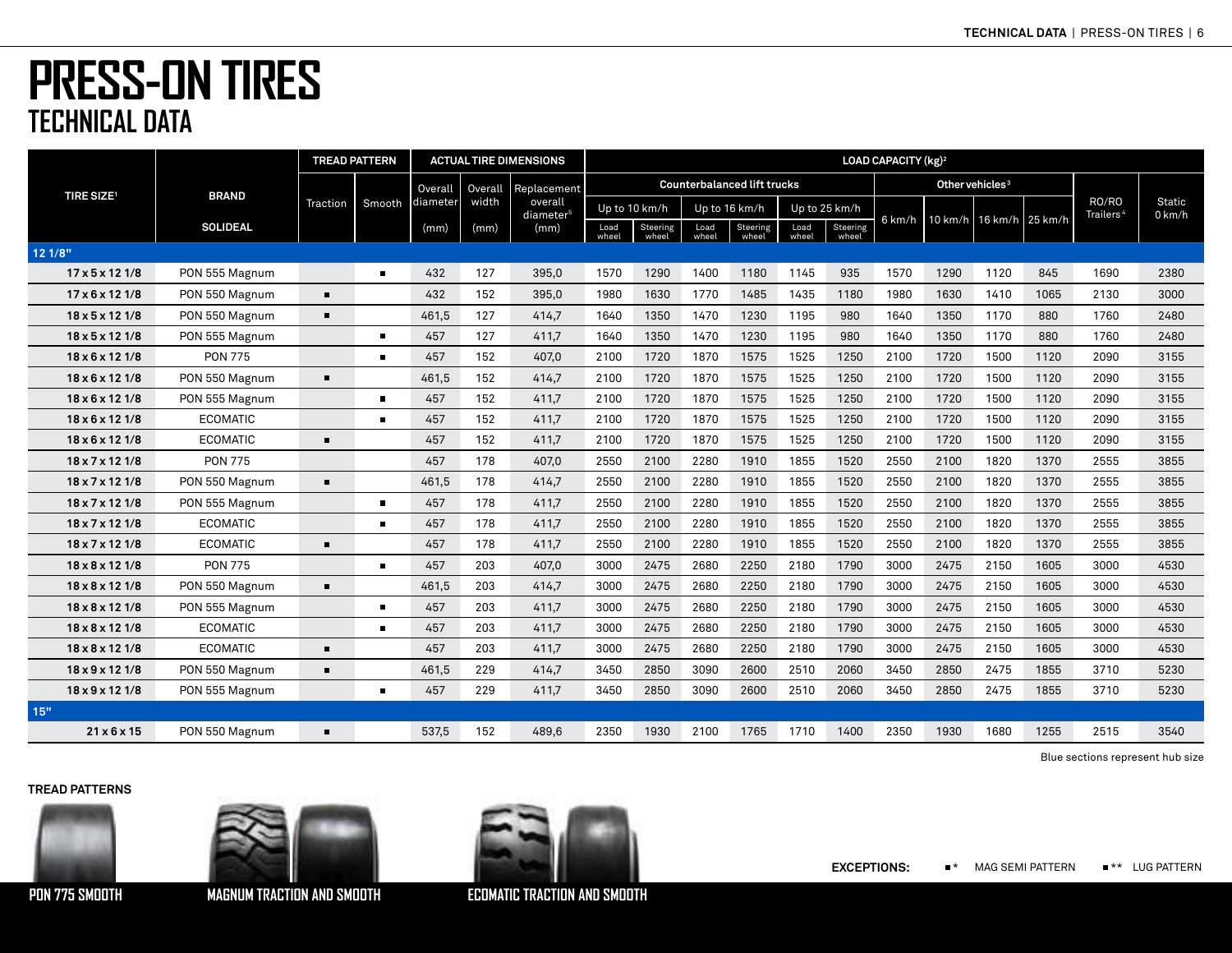|                              |                 |                | <b>TREAD PATTERN</b>        |          |                | <b>ACTUAL TIRE DIMENSIONS</b>    |               |                   |               |                                    |               |                   | LOAD CAPACITY (kg) <sup>2</sup> |         |                             |                   |                                |                    |
|------------------------------|-----------------|----------------|-----------------------------|----------|----------------|----------------------------------|---------------|-------------------|---------------|------------------------------------|---------------|-------------------|---------------------------------|---------|-----------------------------|-------------------|--------------------------------|--------------------|
|                              | <b>BRAND</b>    |                |                             | Overall  | <b>Overall</b> | Replacement                      |               |                   |               | <b>Counterbalanced lift trucks</b> |               |                   |                                 |         | Other vehicles <sup>3</sup> |                   |                                |                    |
| <b>TIRE SIZE<sup>1</sup></b> |                 | Traction       | Smooth                      | diameter | width          | overall<br>diameter <sup>5</sup> |               | Up to 10 km/h     | Up to 16 km/h |                                    |               | Up to 25 km/h     |                                 |         |                             |                   | RO/RO<br>Trailers <sup>4</sup> | Static<br>$0$ km/h |
|                              | <b>SOLIDEAL</b> |                |                             | (mm)     | (mm)           | (mm)                             | Load<br>wheel | Steering<br>wheel | Load<br>wheel | Steering<br>wheel                  | Load<br>wheel | Steering<br>wheel | 6 km/h                          | 10 km/h |                             | 16 km/h   25 km/h |                                |                    |
| 21x7x15                      | <b>PON 775</b>  |                | <b>The State</b>            | 533      | 178            | 481,0                            | 2875          | 2350              | 2560          | 2150                               | 2085          | 1710              | 2875                            | 2350    | 2050                        | 1540              | 2870                           | 4335               |
| 21x7x15                      | PON 550 Magnum  | $\blacksquare$ |                             | 537,5    | 178            | 489,6                            | 2875          | 2350              | 2560          | 2150                               | 2085          | 1710              | 2875                            | 2350    | 2050                        | 1540              | 2870                           | 4335               |
| $21 \times 7 \times 15$      | PON 555 Magnum  |                | $\overline{\phantom{a}}$    | 533      | 178            | 486,6                            | 2875          | 2350              | 2560          | 2150                               | 2085          | 1710              | 2875                            | 2350    | 2050                        | 1540              | 2870                           | 4335               |
| $21 \times 7 \times 15$      | <b>ECOMATIC</b> |                | ×                           | 533      | 178            | 486,6                            | 2875          | 2350              | 2560          | 2150                               | 2085          | 1710              | 2875                            | 2350    | 2050                        | 1540              | 2870                           | 4335               |
| $21 \times 8 \times 15$      | <b>PON 775</b>  |                | <b>The State</b>            | 533      | 203            | 481,0                            | 3375          | 2775              | 3025          | 2540                               | 2455          | 2015              | 3375                            | 2775    | 2425                        | 1810              | 3375                           | 5100               |
| $21 \times 8 \times 15$      | PON 550 Magnum  | $\blacksquare$ |                             | 537,5    | 203            | 489.6                            | 3375          | 2775              | 3025          | 2540                               | 2455          | 2015              | 3375                            | 2775    | 2425                        | 1810              | 3375                           | 5100               |
| $21 \times 8 \times 15$      | PON 555 Magnum  |                | $\blacksquare$              | 533      | 203            | 486,6                            | 3375          | 2775              | 3025          | 2540                               | 2455          | 2015              | 3375                            | 2775    | 2425                        | 1810              | 3375                           | 5100               |
| $21 \times 8 \times 15$      | <b>ECOMATIC</b> |                | $\overline{\phantom{a}}$    | 533      | 203            | 486,6                            | 3375          | 2775              | 3025          | 2540                               | 2455          | 2015              | 3375                            | 2775    | 2425                        | 1810              | 3375                           | 5100               |
| $21 \times 8 \times 15$      | <b>ECOMATIC</b> | $\blacksquare$ |                             | 533      | 203            | 486,6                            | 3375          | 2775              | 3025          | 2540                               | 2455          | 2015              | 3375                            | 2775    | 2425                        | 1810              | 3375                           | 5100               |
| $21 \times 9 \times 15$      | <b>PON 775</b>  |                | $\blacksquare$              | 533      | 229            | 481,0                            | 3900          | 3200              | 3475          | 2920                               | 2830          | 2320              | 3900                            | 3200    | 2775                        | 2090              | 3900                           | 5890               |
| $21 \times 9 \times 15$      | PON 550 Magnum  | п              |                             | 537,5    | 229            | 489,6                            | 3900          | 3200              | 3475          | 2920                               | 2830          | 2320              | 3900                            | 3200    | 2775                        | 2090              | 3900                           | 5890               |
| $21 \times 9 \times 15$      | PON 555 Magnum  |                | $\mathcal{L}_{\mathcal{A}}$ | 533      | 229            | 486,6                            | 3900          | 3200              | 3475          | 2920                               | 2830          | 2320              | 3900                            | 3200    | 2775                        | 2090              | 3900                           | 5890               |
| 16"                          |                 |                |                             |          |                |                                  |               |                   |               |                                    |               |                   |                                 |         |                             |                   |                                |                    |
| $20 \times 8 \times 16$      | PON 555 Magnum  |                | <b>The State</b>            | 510      | 203            | 479,7                            | 3010          | 2470              | 2685          | 2255                               | 2185          | 1790              | 3010                            | 2470    | 2150                        | 1610              | 3225                           | 4545               |
| $20 \times 8 \times 16$      | PON 550 Magnum  | $\blacksquare$ |                             | 510      | 203            | 479,7                            | 3010          | 2470              | 2685          | 2255                               | 2185          | 1790              | 3010                            | 2470    | 2150                        | 1610              | 3225                           | 4545               |
| $20 \times 9 \times 16$      | PON 555 Magnum  |                | $\blacksquare$              | 508      | 229            | 479,7                            | 3445          | 2830              | 3075          | 2580                               | 2500          | 2050              | 3445                            | 2830    | 2460                        | 1845              | 3690                           | 5200               |
| $22 \times 6 \times 16$      | PON 550 Magnum  | $\blacksquare$ |                             | 563      | 152            | 516,4                            | 2450          | 2000              | 2180          | 1830                               | 1770          | 1450              | 2450                            | 2000    | 1740                        | 1300              | 2605                           | 3670               |
| $22 \times 6 \times 16$      | PON 555 Magnum  |                | $\blacksquare$              | 559      | 152            | 513,7                            | 2450          | 2000              | 2180          | 1830                               | 1770          | 1450              | 2450                            | 2000    | 1740                        | 1300              | 2605                           | 3670               |
| $22 \times 7 \times 16$      | PON 550 Magnum  | $\blacksquare$ |                             | 563      | 178            | 516,4                            | 2975          | 2450              | 2650          | 2230                               | 2160          | 1770              | 2975                            | 2450    | 2125                        | 1595              | 3190                           | 4495               |
| $22 \times 7 \times 16$      | PON 555 Magnum  |                | ×                           | 559      | 178            | 513,7                            | 2975          | 2450              | 2650          | 2230                               | 2160          | 1770              | 2975                            | 2450    | 2125                        | 1595              | 3190                           | 4495               |
| $22 \times 8 \times 16$      | <b>PON 775</b>  |                | $\blacksquare$              | 559      | 203            | 507,0                            | 3500          | 2875              | 3130          | 2625                               | 2545          | 2085              | 3500                            | 2875    | 2500                        | 1875              | 3500                           | 5285               |
| $22 \times 8 \times 16$      | PON 550 Magnum  | $\blacksquare$ |                             | 563      | 203            | 516,4                            | 3500          | 2875              | 3130          | 2625                               | 2545          | 2085              | 3500                            | 2875    | 2500                        | 1875              | 3500                           | 5285               |
| $22 \times 8 \times 16$      | PON 555 Magnum  |                | ×                           | 559      | 203            | 513,7                            | 3500          | 2875              | 3130          | 2625                               | 2545          | 2085              | 3500                            | 2875    | 2500                        | 1875              | 3500                           | 5285               |

Blue sections represent hub size

#### **TREAD PATTERNS**





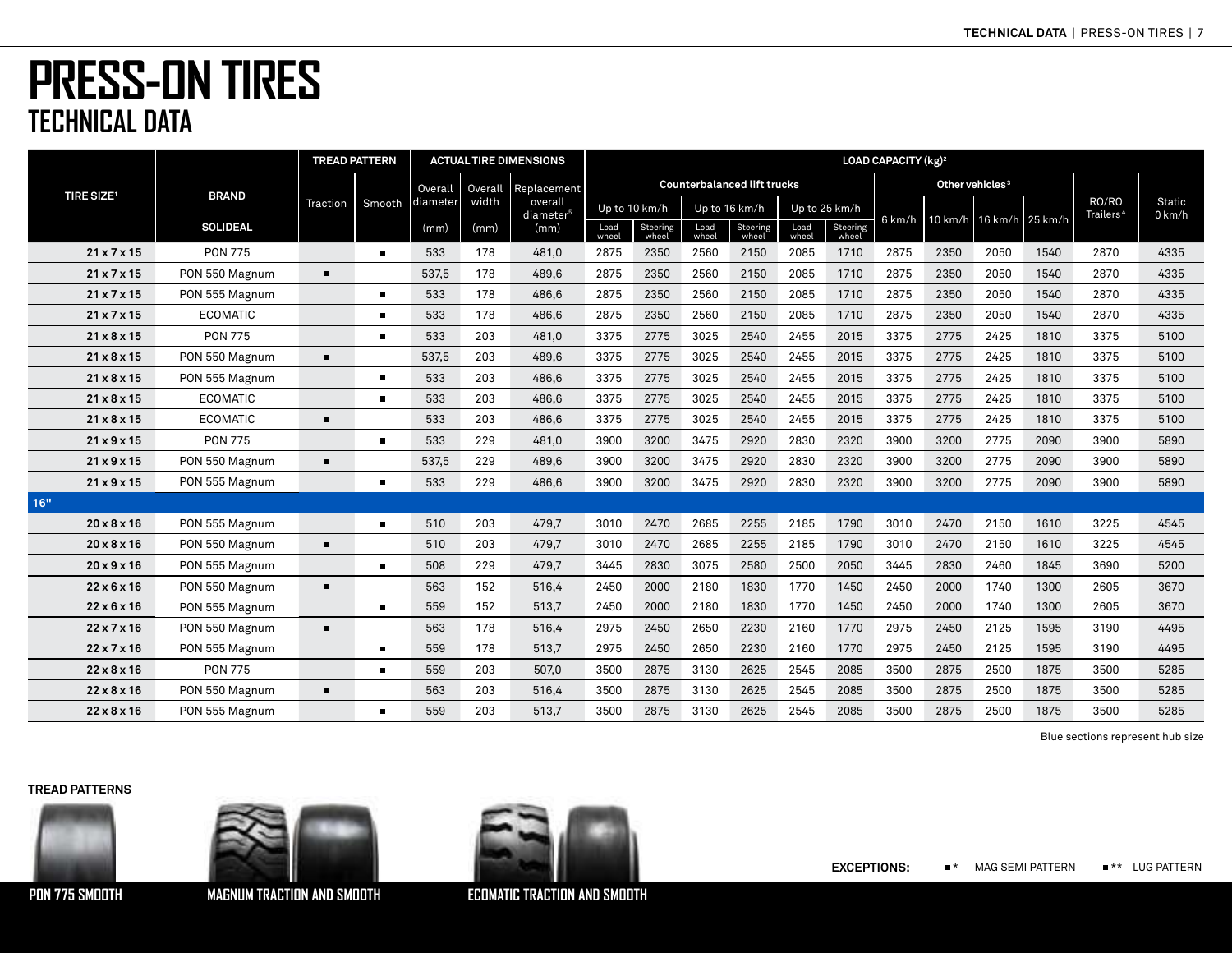|                              |                 |                | <b>TREAD PATTERN</b> |          |         | <b>ACTUAL TIRE DIMENSIONS</b>    |               |                   |               |                                    |               |                   | LOAD CAPACITY (kg) <sup>2</sup> |         |                             |                           |                                |                    |
|------------------------------|-----------------|----------------|----------------------|----------|---------|----------------------------------|---------------|-------------------|---------------|------------------------------------|---------------|-------------------|---------------------------------|---------|-----------------------------|---------------------------|--------------------------------|--------------------|
| <b>TIRE SIZE<sup>1</sup></b> | <b>BRAND</b>    |                |                      | Overall  | Overall | Replacement                      |               |                   |               | <b>Counterbalanced lift trucks</b> |               |                   |                                 |         | Other vehicles <sup>3</sup> |                           |                                |                    |
|                              |                 | Traction       | Smooth               | diameter | width   | overall<br>diameter <sup>5</sup> |               | Up to 10 km/h     | Up to 16 km/h |                                    |               | Up to 25 km/h     |                                 |         |                             |                           | RO/RO<br>Trailers <sup>4</sup> | Static<br>$0$ km/h |
|                              | <b>SOLIDEAL</b> |                |                      | (mm)     | (mm)    | (mm)                             | Load<br>wheel | Steering<br>wheel | Load<br>wheel | Steering<br>wheel                  | Load<br>wheel | Steering<br>wheel | 6 km/h                          | 10 km/h |                             | $16 \text{ km/h}$ 25 km/h |                                |                    |
| $22 \times 9 \times 16$      | <b>PON 775</b>  |                | $\blacksquare$       | 559      | 229     | 507,0                            | 4050          | 3325              | 3600          | 3025                               | 2930          | 2400              | 4050                            | 3325    | 2875                        | 2170                      | 4045                           | 6110               |
| $22 \times 9 \times 16$      | PON 550 Magnum  | $\blacksquare$ |                      | 563      | 229     | 516,4                            | 4050          | 3325              | 3600          | 3025                               | 2930          | 2400              | 4050                            | 3325    | 2875                        | 2170                      | 4045                           | 6110               |
| $22 \times 9 \times 16$      | PON 555 Magnum  |                | <b>In</b>            | 559      | 229     | 513,7                            | 4050          | 3325              | 3600          | 3025                               | 2930          | 2400              | 4050                            | 3325    | 2875                        | 2170                      | 4045                           | 6110               |
| $22 \times 9 \times 16$      | ECOMATIC        |                | <b>In</b>            | 559      | 229     | 513,7                            | 4050          | 3325              | 3600          | 3025                               | 2930          | 2400              | 4050                            | 3325    | 2875                        | 2170                      | 4045                           | 6110               |
| $22 \times 9 \times 16$      | <b>ECOMATIC</b> | $\blacksquare$ |                      | 559      | 229     | 513,7                            | 4050          | 3325              | 3600          | 3025                               | 2930          | 2400              | 4050                            | 3325    | 2875                        | 2170                      | 4045                           | 6110               |
| 22 x 10 x 16                 | <b>PON 775</b>  |                | $\blacksquare$       | 559      | 254     | 507,0                            | 4575          | 3750              | 4080          | 3425                               | 3315          | 2720              | 4575                            | 3750    | 3250                        | 2450                      | 4570                           | 6900               |
| $22 \times 10 \times 16$     | PON 550 Magnum  | п              |                      | 563      | 254     | 516,4                            | 4575          | 3750              | 4080          | 3425                               | 3315          | 2720              | 4575                            | 3750    | 3250                        | 2450                      | 4570                           | 6900               |
| $22 \times 10 \times 16$     | PON 555 Magnum  |                | $\blacksquare$       | 559      | 254     | 513,7                            | 4575          | 3750              | 4080          | 3425                               | 3315          | 2720              | 4575                            | 3750    | 3250                        | 2450                      | 4570                           | 6900               |
| 22 x 12 x 16                 | <b>PON 775</b>  | $\blacksquare$ |                      | 559      | 305     | 507,0                            | 5625          | 4625              | 5030          | 4225                               | 4090          | 3350              | 5625                            | 4625    | 4025                        | 3020                      | 5640                           | 8515               |
| $22 \times 12 \times 16$     | PON 550 Magnum  |                | <b>TE</b>            | 563,5    | 305     | 516,7                            | 5625          | 4625              | 5030          | 4225                               | 4090          | 3350              | 5625                            | 4625    | 4025                        | 3020                      | 5640                           | 8515               |
| $22 \times 12 \times 16$     | PON 555 Magnum  |                | ٠                    | 559      | 305     | 513.7                            | 5625          | 4625              | 5030          | 4225                               | 4090          | 3350              | 5625                            | 4625    | 4025                        | 3020                      | 5640                           | 8515               |
| $22 \times 14 \times 16$     | PON 555 Magnum  |                | <b>In</b>            | 559      | 356     | 513,7                            | 6700          | 5505              | 5980          | 5025                               | 4865          | 3990              | 6700                            | 5505    | 4785                        | 3595                      | 7190                           | 10130              |
| $22 \times 16 \times 16$     | PON 555 Magnum  |                | T                    | 559      | 406     | 513,7                            | 7745          | 6360              | 6915          | 5810                               | 5625          | 4610              | 7745                            | 6360    | 5530                        | 4155                      | 8315                           | 11715              |
| 173/4"                       |                 |                |                      |          |         |                                  |               |                   |               |                                    |               |                   |                                 |         |                             |                           |                                |                    |
| $22 \times 6 \times 173/4$   | PON 555 Magnum  |                |                      | 559      | 152     | 528,5                            | 2345          | 1925              | 2090          | 1760                               | 1700          | 1395              | 2345                            | 1925    | 1675                        | 1255                      | 2515                           | 3545               |
| 22 x 7 x 17 3/4              | PON 555 Magnum  |                | ×                    | 559      | 178     | 528,5                            | 2825          | 2320              | 2520          | 2120                               | 2050          | 1680              | 2825                            | 2320    | 2015                        | 1515                      | 3025                           | 4265               |
| $22 \times 8 \times 173/4$   | PON 555 Magnum  |                | ×                    | 559      | 203     | 528.5                            | 3275          | 2690              | 2925          | 2455                               | 2380          | 1950              | 3275                            | 2690    | 2340                        | 1760                      | 3515                           | 4955               |
| 20"                          |                 |                |                      |          |         |                                  |               |                   |               |                                    |               |                   |                                 |         |                             |                           |                                |                    |
| $26 \times 6 \times 20$      | PON 555 Magnum  |                | <b>In</b>            | 663      | 152     | 617.0                            | 2775          | 2275              | 2470          | 2075                               | 2005          | 1645              | 2775                            | 2275    | 1975                        | 1475                      | 2950                           | 4160               |
| $26 \times 7 \times 20$      | PON 555 Magnum  |                | ×                    | 662,6    | 178     | 616,7                            | 3375          | 2775              | 3000          | 2525                               | 2445          | 2005              | 3375                            | 2775    | 2400                        | 1805                      | 3610                           | 5090               |
| $26 \times 8 \times 20$      | PON 555 Magnum  |                | <b>In</b>            | 662,6    | 203     | 616,7                            | 3975          | 3275              | 3550          | 2980                               | 2885          | 2365              | 3975                            | 3275    | 2850                        | 2125                      | 4250                           | 5995               |
| 22"                          |                 |                |                      |          |         |                                  |               |                   |               |                                    |               |                   |                                 |         |                             |                           |                                |                    |
| 28 x 10 x 22                 | PON 550 Magnum  | $\blacksquare$ |                      | 715,5    | 254     | 668,8                            | 5470          | 4490              | 4880          | 4100                               | 3970          | 3255              | 5470                            | 4490    | 3905                        | 2930                      | 5860                           | 8260               |
| 28 x 10 x 22                 | PON 555 Magnum  |                | T                    | 711      | 254     | 665.8                            | 5470          | 4490              | 4880          | 4100                               | 3970          | 3255              | 5470                            | 4490    | 3905                        | 2930                      | 5860                           | 8260               |

Blue sections represent hub size

#### **TREAD PATTERNS**





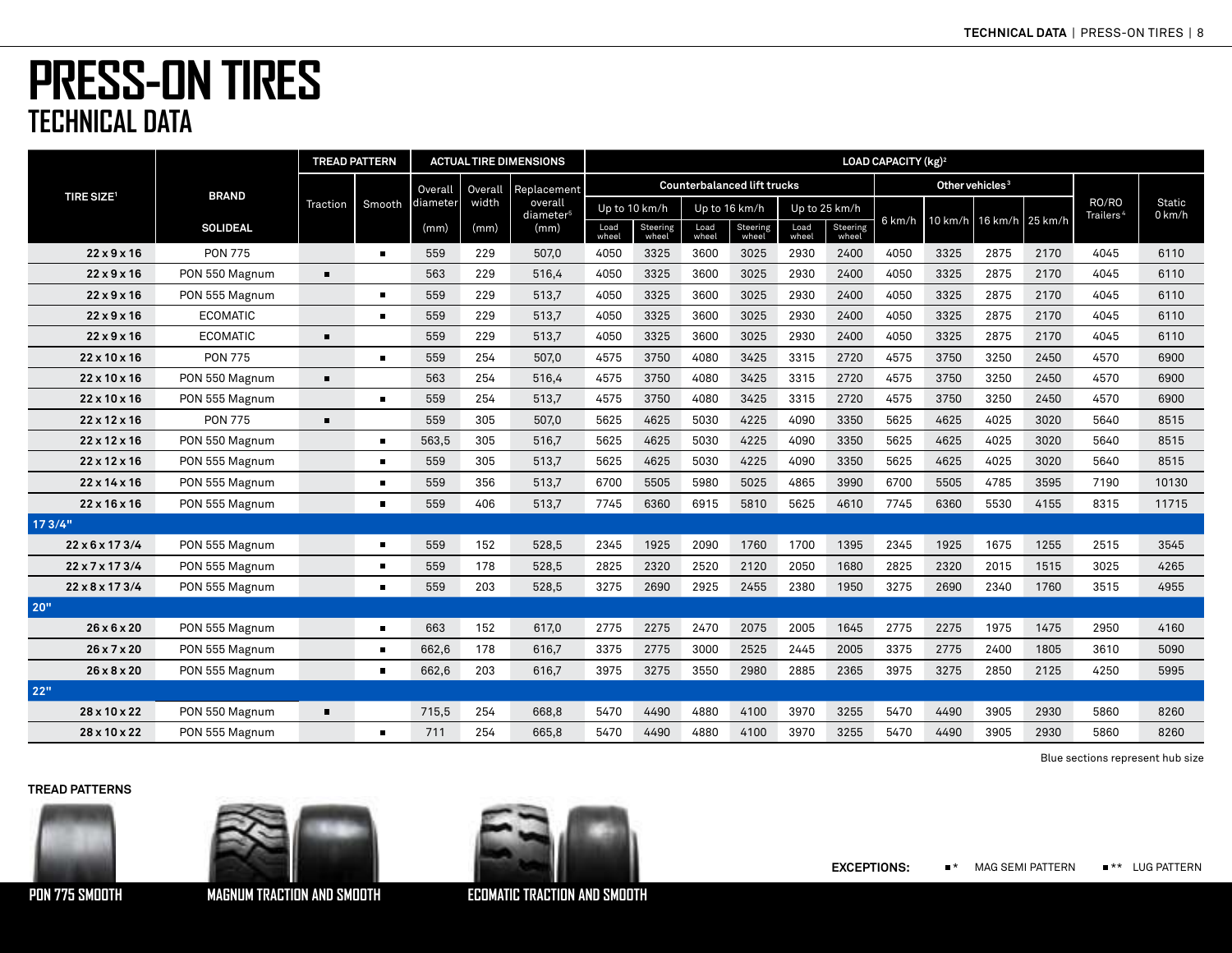|                              |                 |                        | <b>TREAD PATTERN</b> |          |         | <b>ACTUAL TIRE DIMENSIONS</b>    |               |                   |               |                                    |                          |                          | LOAD CAPACITY (kg) <sup>2</sup> |                             |                   |      |                                |                    |
|------------------------------|-----------------|------------------------|----------------------|----------|---------|----------------------------------|---------------|-------------------|---------------|------------------------------------|--------------------------|--------------------------|---------------------------------|-----------------------------|-------------------|------|--------------------------------|--------------------|
| <b>TIRE SIZE<sup>1</sup></b> | <b>BRAND</b>    |                        |                      | Overall  | Overall | Replacement                      |               |                   |               | <b>Counterbalanced lift trucks</b> |                          |                          |                                 | Other vehicles <sup>3</sup> |                   |      |                                |                    |
|                              |                 | Traction               | Smooth               | diameter | width   | overall<br>diameter <sup>5</sup> | Up to 10 km/h |                   | Up to 16 km/h |                                    | Up to 25 km/h            |                          |                                 |                             |                   |      | RO/RO<br>Trailers <sup>4</sup> | Static<br>$0$ km/h |
|                              | <b>SOLIDEAL</b> |                        |                      | (mm)     | (mm)    | (mm)                             | Load<br>wheel | Steering<br>wheel | Load<br>wheel | Steering<br>wheel                  | Load<br>wheel            | Steering<br>wheel        | 6 km/h                          | 10 km/h                     | 16 km/h   25 km/h |      |                                |                    |
| 28 x 12 x 22                 | <b>PON 775</b>  |                        | $\blacksquare$       | 710      | 305     | 658,0                            | 6740          | 5540              | 6020          | 5060                               | 4900                     | 4015                     | 6740                            | 5540                        | 4820              | 3615 | 6750                           | 10190              |
| 28 x 12 x 22                 | PON 550 Magnum  | п                      |                      | 715,5    | 305     | 668,8                            | 6740          | 5540              | 6020          | 5060                               | 4900                     | 4015                     | 6740                            | 5540                        | 4820              | 3615 | 6750                           | 10190              |
| 28 x 12 x 22                 | PON 555 Magnum  |                        | $\blacksquare$       | 711      | 305     | 665.8                            | 6740          | 5540              | 6020          | 5060                               | 4900                     | 4015                     | 6740                            | 5540                        | 4820              | 3615 | 6750                           | 10190              |
| 28 x 14 x 22                 | PON 555 Magnum  |                        | $\blacksquare$       | 715,5    | 356     | 668,8                            | 8020          | 6590              | 7160          | 6020                               | 5820                     | 4780                     | 8020                            | 6590                        | 5720              | 4300 | 8600                           | 12125              |
| 28 x 14 x 22                 | PON 555 Magnum  | $\blacksquare^{\star}$ |                      | 715,5    | 356     | 668,8                            | 8020          | 6590              | 7160          | 6020                               | 5820                     | 4780                     | 8020                            | 6590                        | 5720              | 4300 | 8600                           | 12125              |
| 28 x 16 x 22                 | PON 555 Magnum  |                        | п                    | 711      | 406     | 665,8                            | 9270          | 7620              | 8280          | 6950                               | 6730                     | 5520                     | 9270                            | 7620                        | 6620              | 4975 | 9945                           | 14015              |
| 30"                          |                 |                        |                      |          |         |                                  |               |                   |               |                                    |                          |                          |                                 |                             |                   |      |                                |                    |
| $40 \times 12 \times 30$     | PON 555 Magnum  |                        | $\blacksquare$       | 1020     | 305     | 941,3                            | 8760          | 7170              | 7620          | 6260                               | 6030                     | 5010                     | 9100                            | 6485                        | 5690              | 4550 | 9100                           | 13225              |
| 40 x 16 x 30                 | PON 555 Magnum  |                        | $\blacksquare$       | 1020     | 406     | 941,3                            | 12420         | 10160             | 10810         | 8870                               | 8550                     | 7095                     | 12905                           | 9195                        | 8060              | 6450 | 12905                          | 18755              |
| 40 x 20 x 30                 | PON 555 Magnum  |                        | п                    | 1020     | 508     | 941,3                            | 16120         | 13180             | 14020         | 11520                              | 11090                    | 9210                     | 16750                           | 11935                       | 10460             | 8375 | 16745                          | 24340              |
| 140                          |                 |                        |                      |          |         |                                  |               |                   |               |                                    |                          |                          |                                 |                             |                   |      |                                |                    |
| $250/75 - 140$               | PON 555 Magnum  |                        | $\blacksquare$       | 250      | 75      | 217.8                            | 560           | 460               | 500           | 420                                | $\sim$                   | $\overline{\phantom{a}}$ | 560                             | 460                         | 400               | 305  | 665                            | 845                |
| $250/130 - 140$              | PON 555 Magnum  |                        | $\blacksquare$       | 250      | 130     | 217,8                            | 1065          | 875               | 950           | 800                                | 775                      | 635                      | 1065                            | 875                         | 760               | 570  | 1140                           | 1610               |
| 170                          |                 |                        |                      |          |         |                                  |               |                   |               |                                    |                          |                          |                                 |                             |                   |      |                                |                    |
| $250/105 - 170$              | PON 555 Magnum  |                        | $\blacksquare$       | 250      | 105     | 227,8                            | 780           | 645               | 700           | 585                                | 570                      | 465                      | 785                             | 645                         | 560               | 420  | 840                            | 1185               |
| 203                          |                 |                        |                      |          |         |                                  |               |                   |               |                                    |                          |                          |                                 |                             |                   |      |                                |                    |
| $300/90 - 203$               | PON 555 Magnum  |                        | $\blacksquare$       | 300      | 90      | 272,3                            | 835           | 685               | 745           | 625                                |                          | $\overline{\phantom{a}}$ | 835                             | 685                         | 600               | 450  | 995                            | 1260               |
| 220                          |                 |                        |                      |          |         |                                  |               |                   |               |                                    |                          |                          |                                 |                             |                   |      |                                |                    |
| $365/160 - 220$              | PON 555 Magnum  |                        | п                    | 365      | 160     | 321,1                            | 1880          | 1545              | 1680          | 1410                               | 1365                     | 1120                     | 1880                            | 1545                        | 1345              | 1010 | 2015                           | 2840               |
| 240                          |                 |                        |                      |          |         |                                  |               |                   |               |                                    |                          |                          |                                 |                             |                   |      |                                |                    |
| $300 / 75 - 240$             | PON 555 Magnum  |                        | $\blacksquare$       | 301      | 75      | 285,1                            | 625           | 515               | 560           | 470                                |                          | $\overline{\phantom{a}}$ | 625                             | 515                         | 445               | 340  | 745                            | 945                |
| 270                          |                 |                        |                      |          |         |                                  |               |                   |               |                                    |                          |                          |                                 |                             |                   |      |                                |                    |
| $360/60 - 270$               | PON 555 Magnum  |                        | $\blacksquare$       | 360      | 60      | 335,7                            | 560           | 460               | 500           | 415                                | $\overline{\phantom{a}}$ | ÷                        | 665                             | 435                         | 400               | 300  | 665                            | 845                |
| $360/85 - 270$               | PON 555 Magnum  |                        | п                    | 362      | 85      | 335,7                            | 885           | 730               | 790           | 660                                |                          |                          | 885                             | 730                         | 635               | 475  | 1055                           | 1325               |

Blue sections represent hub size

#### **TREAD PATTERNS**





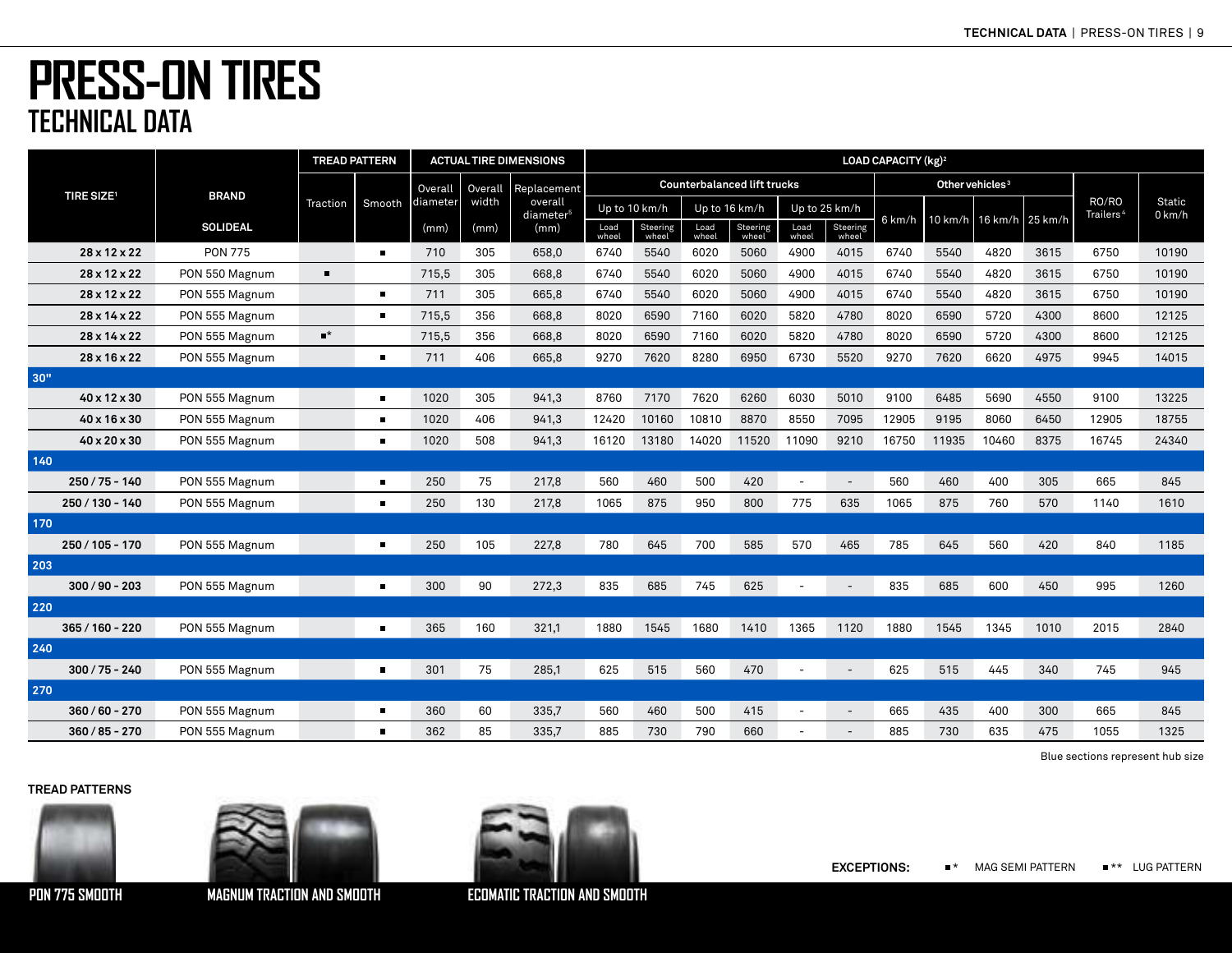|                              |                 |                     | <b>TREAD PATTERN</b> |          |         | <b>ACTUAL TIRE DIMENSIONS</b>    |               |                   |               |                                    |               |                          | LOAD CAPACITY (kg) <sup>2</sup> |         |                             |      |                                |                    |
|------------------------------|-----------------|---------------------|----------------------|----------|---------|----------------------------------|---------------|-------------------|---------------|------------------------------------|---------------|--------------------------|---------------------------------|---------|-----------------------------|------|--------------------------------|--------------------|
| <b>TIRE SIZE<sup>1</sup></b> | <b>BRAND</b>    |                     |                      | Overall  | Overall | Replacement                      |               |                   |               | <b>Counterbalanced lift trucks</b> |               |                          |                                 |         | Other vehicles <sup>3</sup> |      |                                |                    |
|                              |                 | Traction            | Smooth               | diameter | width   | overall<br>diameter <sup>5</sup> |               | Up to 10 km/h     |               | Up to 16 km/h                      |               | Up to 25 km/h            |                                 |         |                             |      | RO/RO<br>Trailers <sup>4</sup> | Static<br>$0$ km/h |
|                              | <b>SOLIDEAL</b> |                     |                      | (mm)     | (mm)    | (mm)                             | Load<br>wheel | Steering<br>wheel | Load<br>wheel | Steering<br>wheel                  | Load<br>wheel | Steering<br>wheel        | 6 km/h                          | 10 km/h | 16 km/h   25 km/h           |      |                                |                    |
| 280                          |                 |                     |                      |          |         |                                  |               |                   |               |                                    |               |                          |                                 |         |                             |      |                                |                    |
| $350/90 - 280$               | PON 555 Magnum  |                     | п                    | 350      | 90      | 331,1                            | 900           | 740               | 805           | 675                                |               |                          | 900                             | 740     | 645                         | 485  | 1070                           | 1360               |
| 305                          |                 |                     |                      |          |         |                                  |               |                   |               |                                    |               |                          |                                 |         |                             |      |                                |                    |
| $405/260 - 305$              | PON 555 Magnum  |                     | $\blacksquare$       | 405      | 260     | 377.4                            | 3325          | 2730              | 2970          | 2495                               | 2415          | 1980                     | 3325                            | 2730    | 2375                        | 1780 | 3560                           | 5020               |
| $415/75 - 305$               | PON 555 Magnum  |                     | $\blacksquare$       | 417      | 75      | 384,0                            | 820           | 675               | 730           | 610                                | $\sim$        | $\overline{\phantom{a}}$ | 820                             | 675     | 590                         | 445  | 975                            | 1240               |
| $415/90 - 305$               | PON 555 Magnum  |                     | $\blacksquare$       | 417      | 90      | 384,0                            | 1065          | 875               | 950           | 795                                | ۰             | $\overline{\phantom{a}}$ | 1065                            | 875     | 760                         | 575  | 1265                           | 1610               |
| $415/100 - 305$              | PON 555 Magnum  |                     | $\blacksquare$       | 417      | 100     | 384,0                            | 1115          | 915               | 1000          | 835                                | 810           | 665                      | 1115                            | 915     | 795                         | 595  | 1195                           | 1685               |
| $425/260 - 305$              | PON 555 Magnum  |                     | $\blacksquare$       | 425      | 260     | 390,7                            | 3620          | 2970              | 3230          | 2715                               | 2630          | 2155                     | 3620                            | 2970    | 2585                        | 1940 | 3885                           | 5470               |
| $425/300 - 305$              | PON 555 Magnum  |                     | $\blacksquare$       | 427      | 300     | 392,0                            | 4245          | 3485              | 3790          | 3185                               | 3085          | 2530                     | 4245                            | 3485    | 3030                        | 2275 | 4550                           | 6410               |
| 450 / 300 - 305              | PON 555 Magnum  |                     | п                    | 450      | 300     | 407,4                            | 4645          | 3820              | 4145          | 3485                               | 3375          | 3765                     | 4645                            | 3820    | 3320                        | 2490 | 4980                           | 7020               |
| 370                          |                 |                     |                      |          |         |                                  |               |                   |               |                                    |               |                          |                                 |         |                             |      |                                |                    |
| 520 / 120 - 370              | PON 555 Magnum  |                     | п                    | 520      | 120     | 474,3                            | 1675          | 1375              | 1495          | 1255                               | 1215          | 995                      | 1675                            | 1375    | 1195                        | 895  | 1790                           | 2520               |
| $550/150 - 370$              | PON 555 Magnum  |                     | $\blacksquare$       | 553      | 150     | 496,3                            | 2345          | 1930              | 2095          | 1760                               | 1705          | 1395                     | 2345                            | 1930    | 1675                        | 1260 | 2515                           | 3545               |
| 410                          |                 |                     |                      |          |         |                                  |               |                   |               |                                    |               |                          |                                 |         |                             |      |                                |                    |
| $540 / 200 - 410$            | PON 555 Magnum  |                     | $\blacksquare$       | 540      | 200     | 502,3                            | 3270          | 2685              | 2920          | 2450                               | 2375          | 1945                     | 3270                            | 2685    | 2335                        | 1750 | 3500                           | 4935               |
| $550/120 - 410$              | PON 555 Magnum  |                     | $\blacksquare$       | 550      | 120     | 508,9                            | 1750          | 1440              | 1565          | 1315                               | 1270          | 1040                     | 1750                            | 1440    | 1250                        | 940  | 1875                           | 2645               |
| $550/160 - 410$              | PON 555 Magnum  |                     | $\blacksquare$       | 550      | 160     | 508.9                            | 2550          | 2100              | 2280          | 1915                               | 1855          | 1520                     | 2550                            | 2100    | 1825                        | 1370 | 2735                           | 3855               |
| $645/250 - 410$              | PON 555 Magnum  |                     | $\blacksquare$       | 645      | 250     | 572,3                            | 4810          | 3930              | 4180          | 3430                               | 3305          | 2745                     | 5000                            | 3560    | 3125                        | 2495 | 4995                           | 7260               |
| $645/300 - 410$              | PON 555 Magnum  |                     | $\blacksquare$       | 645      | 300     | 572,3                            | 6060          | 4960              | 5275          | 4330                               | 4170          | 3460                     | 6295                            | 4485    | 3935                        | 3150 | 6300                           | 9155               |
| 480                          |                 |                     |                      |          |         |                                  |               |                   |               |                                    |               |                          |                                 |         |                             |      |                                |                    |
| $660 / 203 - 480$            | PON 555 Magnum  |                     | $\blacksquare$       | 660      | 203     | 605,5                            | 3695          | 3025              | 3215          | 2640                               | 2545          | 2110                     | 3940                            | 2735    | 2400                        | 1920 | 3840                           | 5580               |
| $660 / 250 - 480$            | PON 555 Magnum  |                     | $\blacksquare$       | 660      | 250     | 605,5                            | 4780          | 3910              | 4160          | 3415                               | 3290          | 2735                     | 4965                            | 3540    | 3105                        | 2485 | 4970                           | 7220               |
| $660 / 250 - 480$            | PON 550 Magnum  | $\blacksquare^{**}$ |                      | 660      | 250     | 605,5                            | 4780          | 3910              | 4160          | 3415                               | 3290          | 2735                     | 4965                            | 3540    | 3105                        | 2485 | 4970                           | 7220               |
| $660 / 280 - 480$            | PON 555 Magnum  |                     | $\blacksquare$       | 660      | 280     | 605,5                            | 5480          | 4480              | 4765          | 3915                               | 3840          | 3130                     | 5695                            | 4055    | 3555                        | 2845 | 5690                           | 8270               |

Blue sections represent hub size

#### **TREAD PATTERNS**





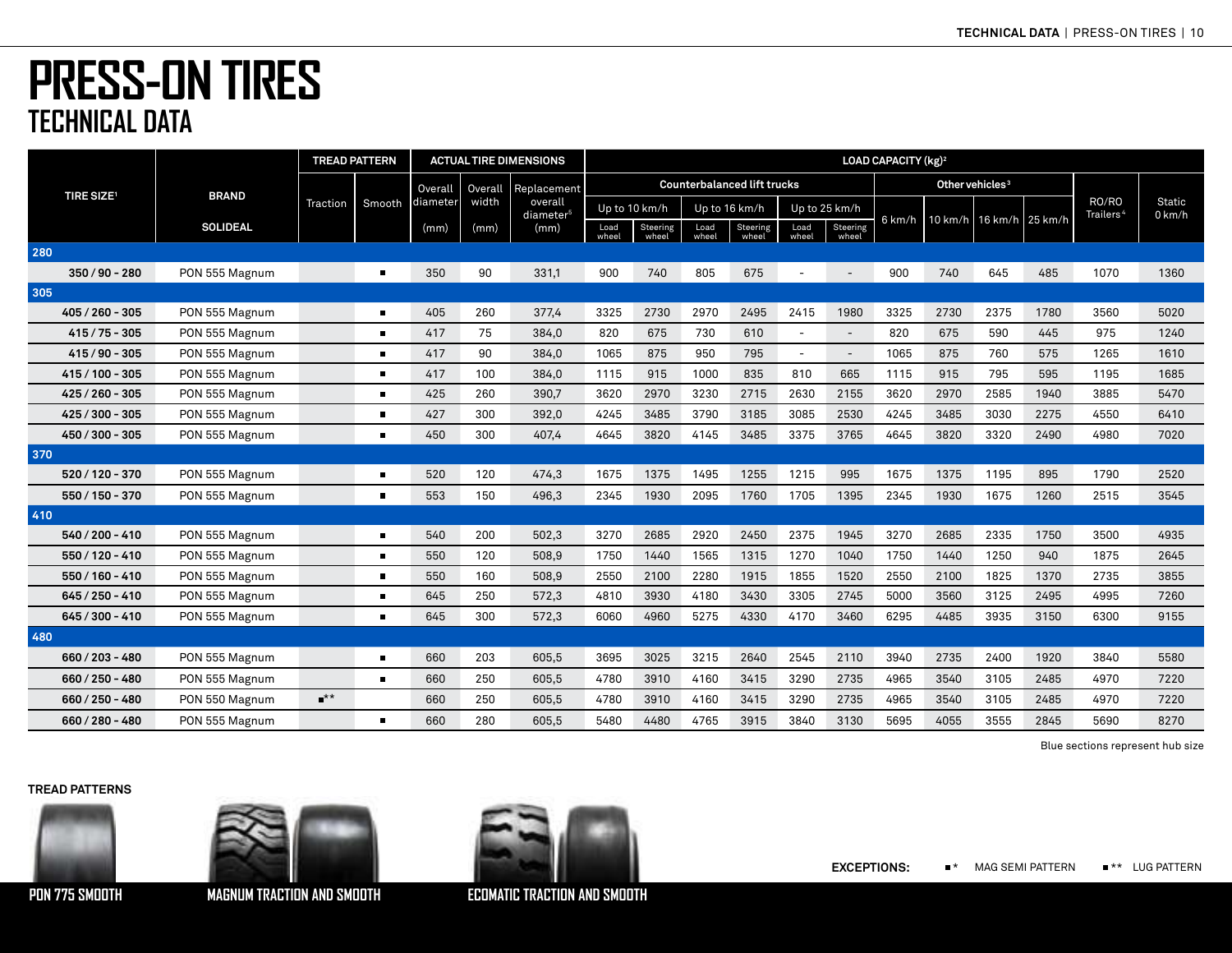Blue sections represent hub size

### **PRESS-ON TIRES TECHNICAL DATA**

|     |                              |                 |          | <b>TREAD PATTERN</b> |          |       | <b>ACTUAL TIRE DIMENSIONS</b>    |               |                          |               |                                    |               |                   | LOAD CAPACITY (kg) <sup>2</sup> |      |                             |                             |                                |                    |
|-----|------------------------------|-----------------|----------|----------------------|----------|-------|----------------------------------|---------------|--------------------------|---------------|------------------------------------|---------------|-------------------|---------------------------------|------|-----------------------------|-----------------------------|--------------------------------|--------------------|
|     | <b>TIRE SIZE<sup>1</sup></b> | <b>BRAND</b>    |          |                      | Overall  |       | Overall   Replacement            |               |                          |               | <b>Counterbalanced lift trucks</b> |               |                   |                                 |      | Other vehicles <sup>3</sup> |                             |                                |                    |
|     |                              |                 | Traction | Smooth               | diameter | width | overall<br>diameter <sup>5</sup> |               | Up to 10 km/h            |               | Up to 16 km/h                      |               | Up to 25 km/h     | 6 km/h                          |      |                             | 10 km/h   16 km/h   25 km/h | RO/RO<br>Trailers <sup>4</sup> | Static<br>$0$ km/h |
|     |                              | <b>SOLIDEAL</b> |          |                      | mm)      | (mm)  | (mm)                             | Load<br>wheel | <b>Steering</b><br>wheel | Load<br>wheel | Steering<br>wheel                  | Load<br>wheel | Steering<br>wheel |                                 |      |                             |                             |                                |                    |
| 500 |                              |                 |          |                      |          |       |                                  |               |                          |               |                                    |               |                   |                                 |      |                             |                             |                                |                    |
|     | 760 / 250 - 500              | PON 555 Magnum  |          | $\blacksquare$       | 764      | 250   | 681,7                            | 5440          | 4450                     | 4730          | 3885                               | 3740          | 3105              | 5650                            | 4025 | 3530                        | 2825                        | 5650                           | 8210               |
| 559 |                              |                 |          |                      |          |       |                                  |               |                          |               |                                    |               |                   |                                 |      |                             |                             |                                |                    |
|     | $840/350 - 559$              | PON 555 Magnum  |          | $\blacksquare$       | 845      | 350   | 757,1                            | 9100          | 7445                     | 7920          | 6500                               | 6380          | 5200              | 9455                            | 6735 | 5910                        | 4725                        | 9455                           | 13740              |

Remarks

(1) Tolerances on wheel diameter

Code designated sizes (inch sizes): nominal rim diameter +0.005"/-0"

Metric sizes (mm sizes): h11 according to ISO/R286

Surface roughness: Ra < 6.3 µm

Chamfer: 5 mm wide @ 30º

(2) The speeds quoted in the table are the maximum speeds of the unloaded vehicle. An increase in load capacity for lower speeds is not permitted.

(3) This category includes:

- Drive and steer wheels on other than counterbalanced forklift trucks;

- Wheels and mobile cranes;

- Free-rolling wheels on trailers, up to a maximum distance of 2000 m per journey.

For longer distances and for wheels fitted to rotary plants, please consult the technical department.

(4) For Roll On/Roll Off trailers values of category "other vehicles" at appropriate speed should be taken.

(5) The tire is considered worn out when the outside diameter is equal or smaller than the replacement overall diameter.

All specifications for non-marking tires are the same as the equivalent standard black tire.

**This document contains technical data of all products globally. It is possible that certain items are not sold in your region.**

**Please contact your local sales representative to check tire availability in your region.**

#### **TREAD PATTERNS**